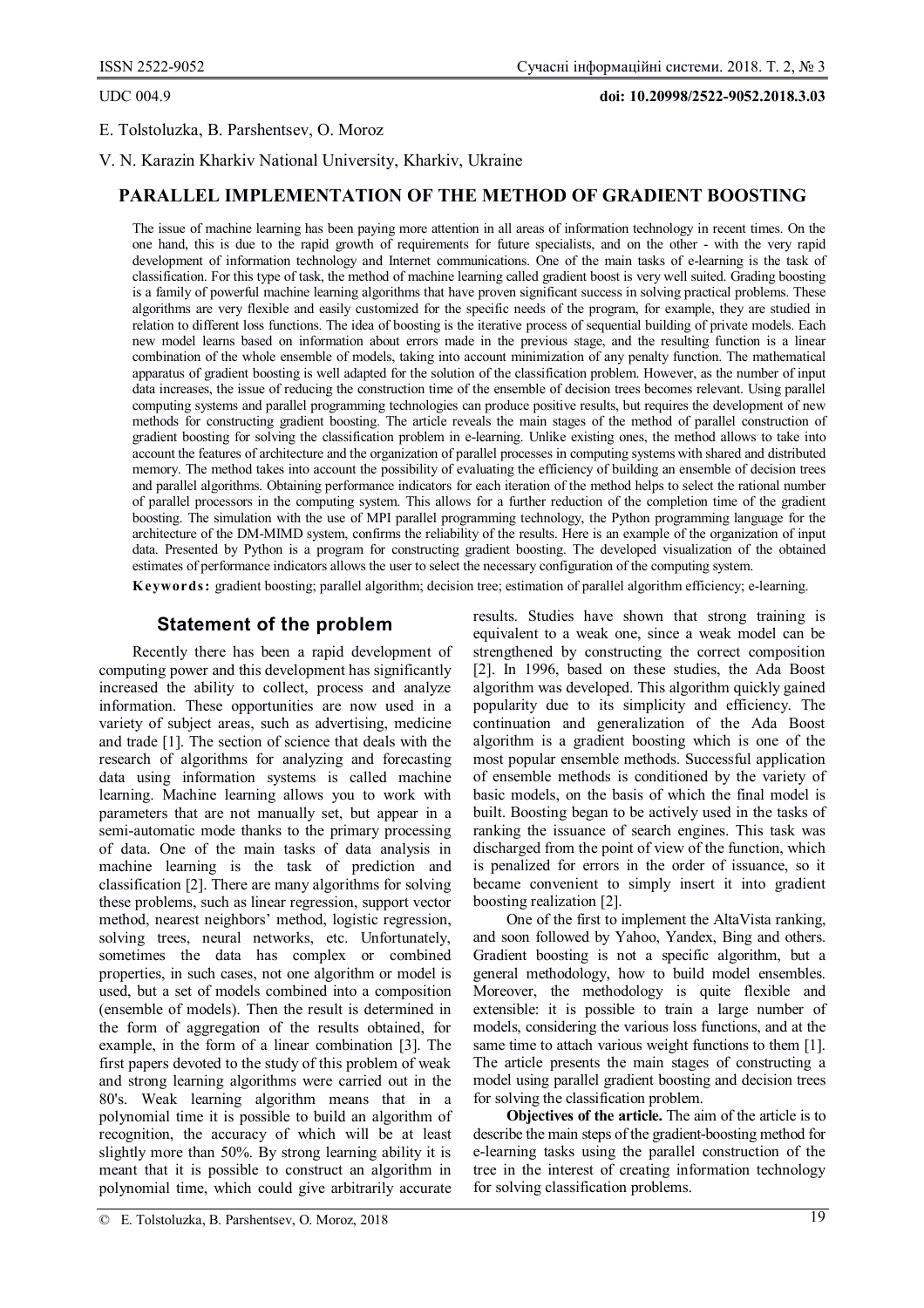### **Research and Results**

We introduce some definitions and concepts.

*Gradient boosting* is a method of machine learning for regression and classification problems that creates a forecasting model in the form of an ensemble of weak prediction models, usually decision trees. He builds the model step-by-step, like other enhancement methods, and generalizes them, allowing to optimize an arbitrary differentiable loss function. In Fig. 1 shows an example of the Python gradient program boosting.

for i in range(30): tree = DecisionTree(xi,yi) tree.find\_better\_split(0)  $r = np$ .where(xi == tree.split)[0][0]  $left\_idx = np.where(xi \leq tree.split)[0]$ right  $idx = np.where(xi > tree.split)[0]$  predi = np.zeros(n) np.put(predi, left\_idx, np.repeat(np.mean(yi[left\_idx]), r)) np.put(predi, right\_idx, np.repeat(np.mean(yi[right\_idx]), n-r)) predi = predi[:,None] predf = predf + predi ei = y - predf  $vi = ei$  # plotting after prediction  $xa = np.array(x.x) # column name of x is x$  order = np.argsort(xa) xs = np.array(xa)[order] ys = np.array(predf)[order] #epreds = np.array(epred[:,None])[order] f,  $(ax1, ax2) = plt.subplots(1, 2, sharey=True, figsize$  $=$  (13,2.5)) ax1.plot(x,y, 'o') ax1.plot(xs, ys, 'r') ax1.set\_title(f'Prediction (Iteration {i+1})') ax1.set\_xlabel('x') ax1.set\_ylabel('y / y\_pred') ax2.plot(x, ei, 'go') ax2.set\_title(f'Residuals vs. x (Iteration  $\{i+1\}'$ )') ax2.set\_xlabel('x') ax2.set\_ylabel('Residuals')

**Fig. 1.** Python gradient program boosting

*Busting* is a meta-algorithm of machine learning of the ensemble, which primarily reduces bias, as well as variance in controlled learning and a family of machine learning algorithms that turn weak students into strong ones [6].

*Decision trees* are a way of presenting rules in a hierarchical, consistent structure [1]. In Fig. 2 showed an example of the temporary parallel model of boosting decision trees.

*Loss functions* - In mathematical optimization, statistics, econometrics, decision theory, machine learning and computational neuroscience, a loss function or cost function is a function that maps an event or values of one or more variables onto a real number intuitively representing some "cost" associated with the event [6].



**Fig. 2.** Temporary parallel model of boosting decision trees

*Ginny index* - A statistical indicator by which one can describe the nature of the change of one magnitude relative to the change in the other [1].

The main stages of the construction of the method are shown in Fig. 3.

*Input data:*

- Decision trees built using a parallel method.;

 Architecture Classes (VLIW - GPU, AMD/ATI Radeonv (HD5770), RISC - ARM ThunderX, CISC - IBM System z10);

- decision time  $T_s$  task;

- architecture characteristics: the number of NM processors.

- Parallelization (CUDA, Open MP APIinterface, MPI)[2]

*Output data:*

A subset of the original data distributed in accordance with the classes. Estimates of performance indicators: acceleration, accuracy, time building a model, the complexity of the program. Consider the appointment and formalized description of the main stages of modeling [1].

Stage 1 (symbol 2, Fig. 3) choice of the architecture of the computer system, depending on the requirements of the customer.

Step 2 (symbols 3,4,5,6, Fig. 3) - provides a kind of decomposition depending on the chosen architecture.

Step 3 (symbol 7, Fig. 3) - provides a choice of technology for parallel construction of the algorithm of gradient boosting.

Step 4 (symbol 9, Fig. 3) - building a decision tree on each node (Fig. 3.4)

Stage 4 (symbol 8, Fig. 3) - the construction of an ensemble of trees in one process.

Step 5 (symbol 10, Fig. 3) forwarding all antree-trees to a single process. The parallelism of the algorithm for constructing gradient boosting becomes possible only with the method of constructing the calculation process, based on the use of the associativity of the addition operation to calculate the loss factor.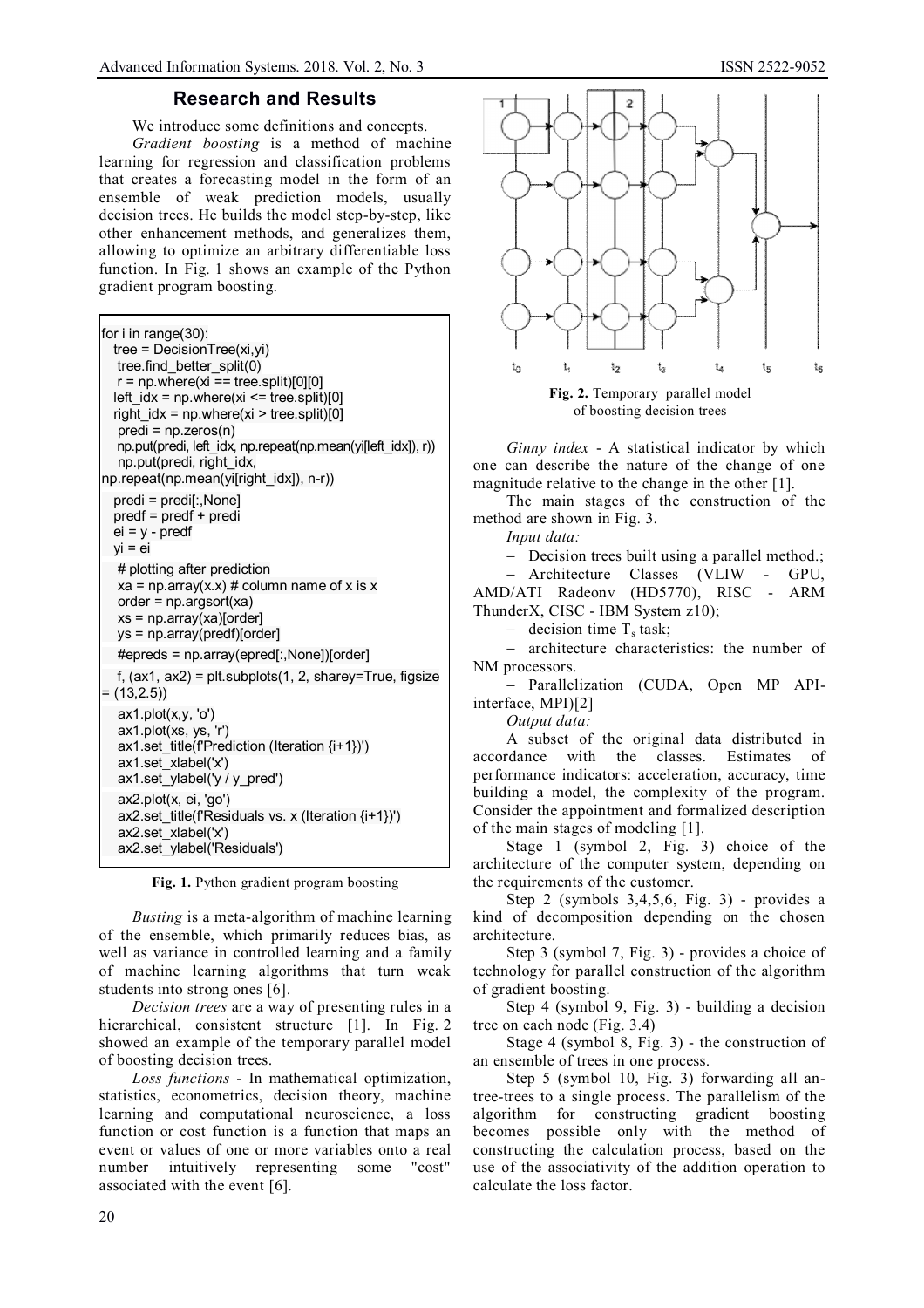

**Fig. 3**. The main stages of the method of parallel gradient boosting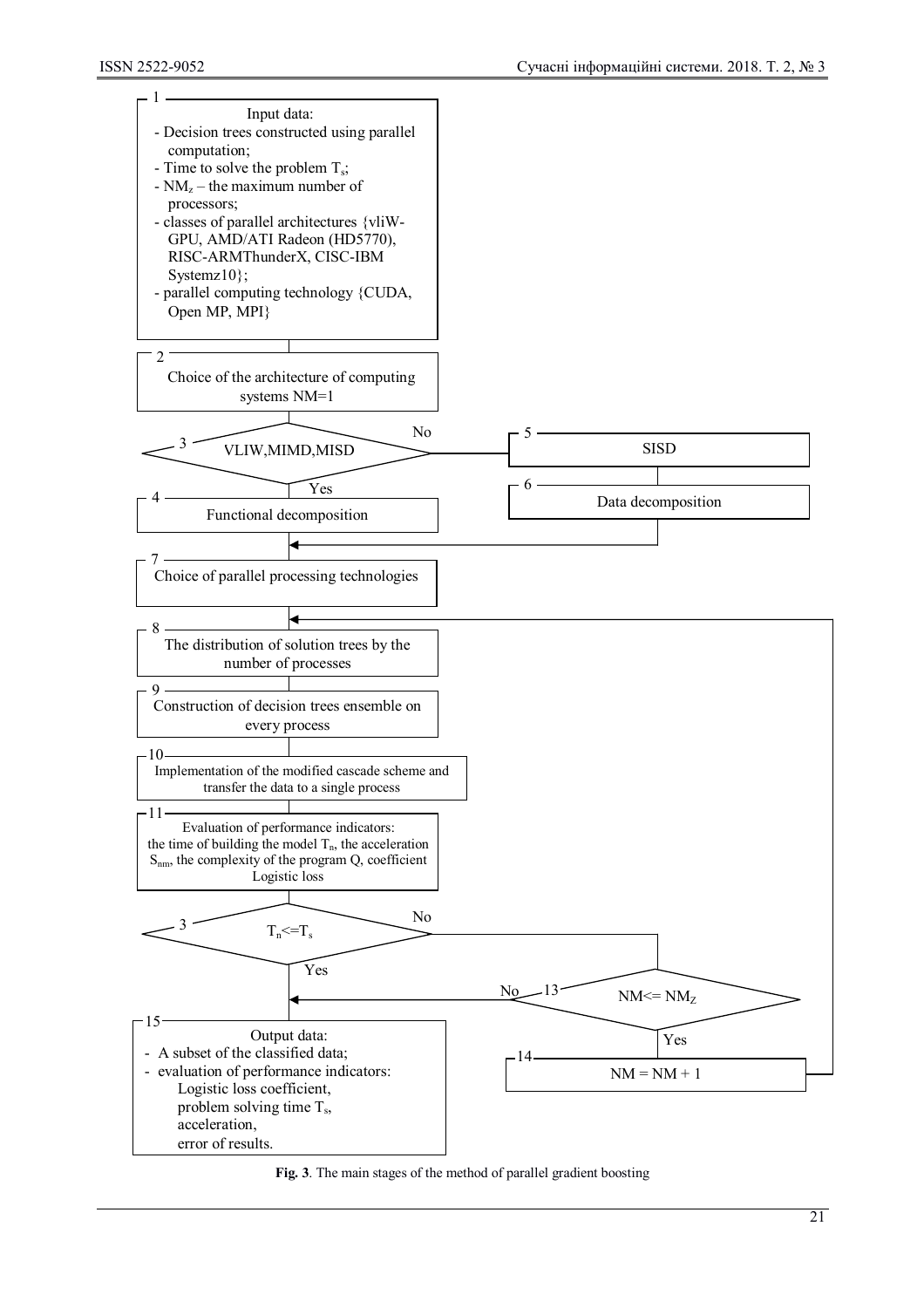This stage is divided into several iterations. sum able values are divided into  $(n/\ell o g_2 n)$  groups, each of which contains  $log_2 n$  elements;

Next, for each group, the sum of the values is calculated using a sequential summation algorithm; calculations in each group cаn be carried out independently of each other (ie, parallel – for this, there must be at least  $(n/\ell o g<sub>2</sub> n)$  processors); further for  $(n/\ell o g_2 n)$  the sum of individual groups is applied cascade scheme. In this scheme, there are two stages in the first stage of the cascade scheme, all the initial data is divided into pairs and for each pair the sum of the values is calculated, then all the

resulting sums of pairs are also divided into pairs and again the summation of the values of the pairs, [5]. This approach is the implementation of a modified cascade scheme (Fig. 4).

The results of using parallelism in the construction of gradient boosting can be commented as follows.

The best acceleration gain is achieved by using 8 processes. Using the parallel gradient boosting algorithm allows you to speed up the retrieval of results by 14 times, but the process of writing a program becomes more complicated, and adding parallelism increases the probability of the need to change the classifier (improving the detail) otherwise the function of the classifier logistic loss.



**Fig. 4.** The scheme of parallel gradient boosting

Level of confidence in parallel execution 72.24% when using one stream confidence level 68.1%.

## **Conclusions**

1. The main stages of constructing gradient boosting using a parallel construction of the decision tree are considered for e-learning tasks in the interests of creating information technology for solving classification problems.

2. Parallelism of the gradient algorithm

It becomes possible only when construction of the process of calculations, based on the use of associatively of the operation of addition.

#### **REFERENCES**

- 1. Tolstoluzka, O. and Parshencev, B. (2018), "The solution of the classification problem in e-learning based on the method parallel construction of decision trees", *Advanced Information Systems*, Vol. 2, No. 3, pp. 5–9.
- 2. Hastie, T., Tibshirani, R. and Friedman, J. (2001), "Linear Methods for Classification", *The Elements of Statistical Learning*, ser. Springer series in statistics, Springer, New York, pp. 101–137.
- 3. Vapnik, V. (1998), *The Nature of Statistical Learning Theory*, John Wiley and Sons, N.Y., 300 p.
- 4. Gergel, V.P. (2007), *Theory and Practice of Parallel Computing*, Bean, Moscow, 71 p.
- 5. Voevodin, V.V. and Voevodin, Vl.V. (2002), *Parallel Computations*, BHV-Petersburg, St. Petersburg, 608 p.
- 6. Breiman, L., Friedman, J.H., Olshen, R.A. and Stone, C.T. (1984), Classification and Regression Trees, Wadsworth, Belmont, California, 332 p.
- 7. Gehrke, J., Ganti, V., Ramakrishnan R. and Wei-Yin Loh (1999), "BOAT optimistic decision tree construction", *ACM SIGMOD International Conference on Management of Data*, pp. 169–180.